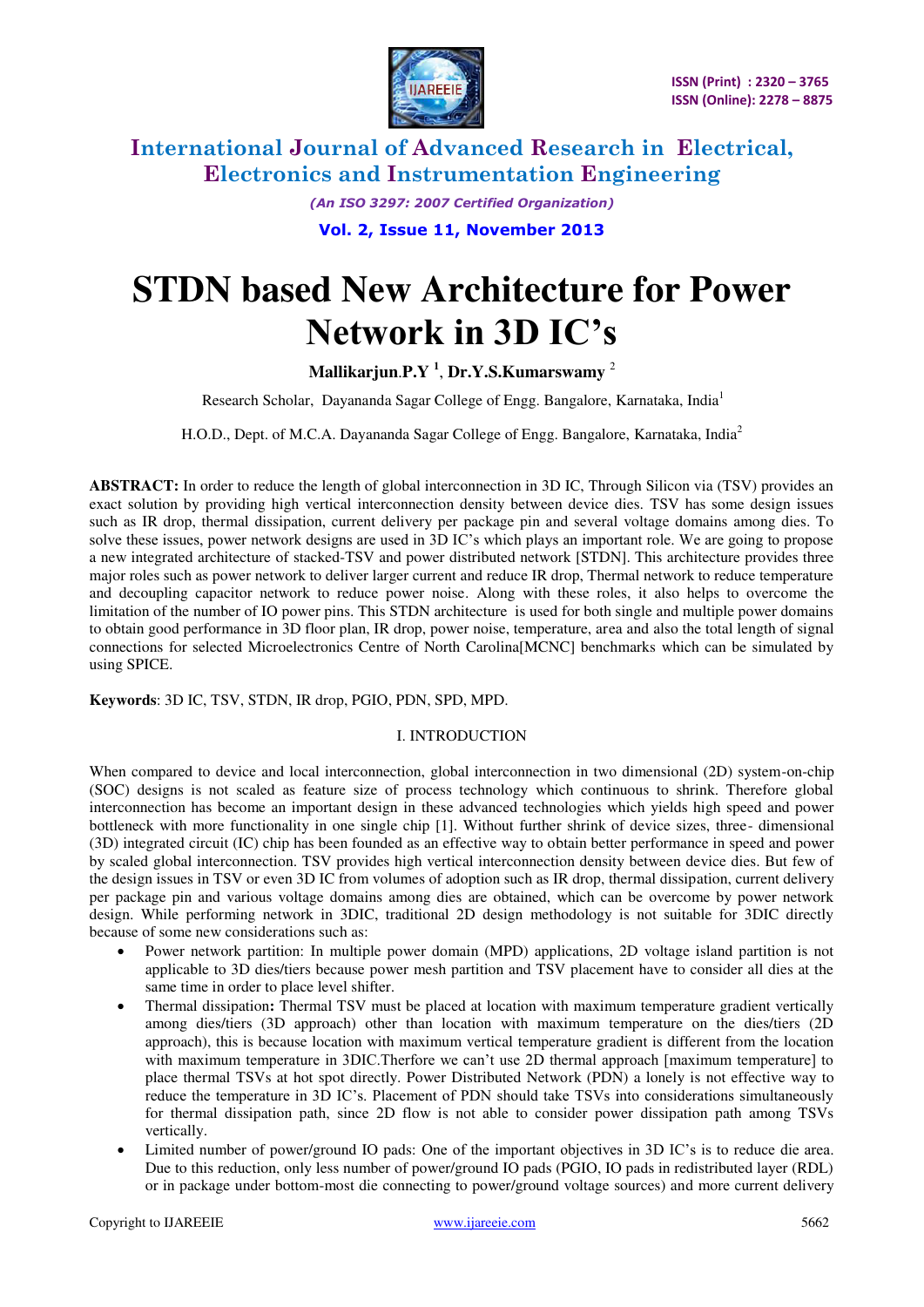

*(An ISO 3297: 2007 Certified Organization)* 

### **Vol. 2, Issue 11, November 2013**

per PGIO are required. It can be also defined as the placement of PGIOs in 2D approach without considering activities among all dies at the same time is not adequate.

This paper is mainly based on an integrated power network architecture Stacked TSV Distributed Network [STDN] proposed by Chen [2], and also proposes a power partition methodology in MPD of 3D IC to solve the above design issues. In this sense, our specific contributions in this work are summarized as follows.

- An extend 2D voltage island being suitable to 3D IC's, voltage volume, is proposed. One of advantages in voltage volume of 3D IC is easier to place level shifters.
- Based on the STDN architecture, an algorithm to demonstrate the effectiveness of STDN for signal integrity and thermal dissipation in MPD is put forth.

The rest of the paper is organized as follows. Section 2 introduces motivation and previous works. Section 3 introduces the architecture of STDN. Section 4 shows 3D Floor Planning with New Proposed Architecture. Section 5 describes experimental setup. Conclusions are put forth in Section 6.

#### II. MOTIVATION AND PREVIOUS WORK

Even though a lot of advantages in integrated circuit (IC) design by multiple power domains (MPD) [2] [3] or three dimensional (3D) IC [1] are proved, research work pays not much attention to MPD of 3D IC. To the best of our knowledge, there is no published research in MPD of 3D IC. On the contrary, there are several published researches on MPD of 2D IC design. The MPD technique for 2D IC can be applied in various stages of design flow - for example, floor- planning stage [6, 8], post-floor planning stage [2][4], placement stage [5], or post-placement stage [3] [6] [7]. J. Hu et al. [8] use a simulated annealing (SA) based algorithm to generate voltage islands on core-based 2D System-on-Chip (SoC) designs at the floor planning stage. After that, Hung et al. [9] combine genetic algorithm (GA) with SA, to take power reduction and thermal distribution into account at the same time. Mak and Chen [4] formulate the generation of voltage-island as an integer-linear-programming (ILP) problem whose objective is to reduce total power. Wu et al. [6] [7] propose an approximation algorithm to minimize the number of voltage islands. Ching et al. [3] then consider non-slicing voltage-island partitioning to facilitate the floor planning. Chang et al. use dynamic programming [10] and mixed integer linear programming (MILP) [2] to generate voltage islands in 2Dfloorplan with taking power network routing-resource, power reduction and speed degradation into consideration. Based on the above previous works, MPD is proved as a good method to reduce power with the same speed constraint in 2D IC's. However, applying above MPD techniques of 2D IC to 3D IC's



Fig. 1 Example Shows Difficulty of Level Shifter Placement

makes the placement of level shifters Difficulty. For example, the level shifter cannot be placed at ideal region in Fig. 1 (a) because lacking of low supply voltage in upper tier and high supply voltage in lower tier. To solve this problem, an additional power TSV is required to distribute low supply voltage to upper tier, and it results in extra area and unpredictable changing to floor plan. In Fig. 1 (b), though the lower tier has two different supply voltages at the same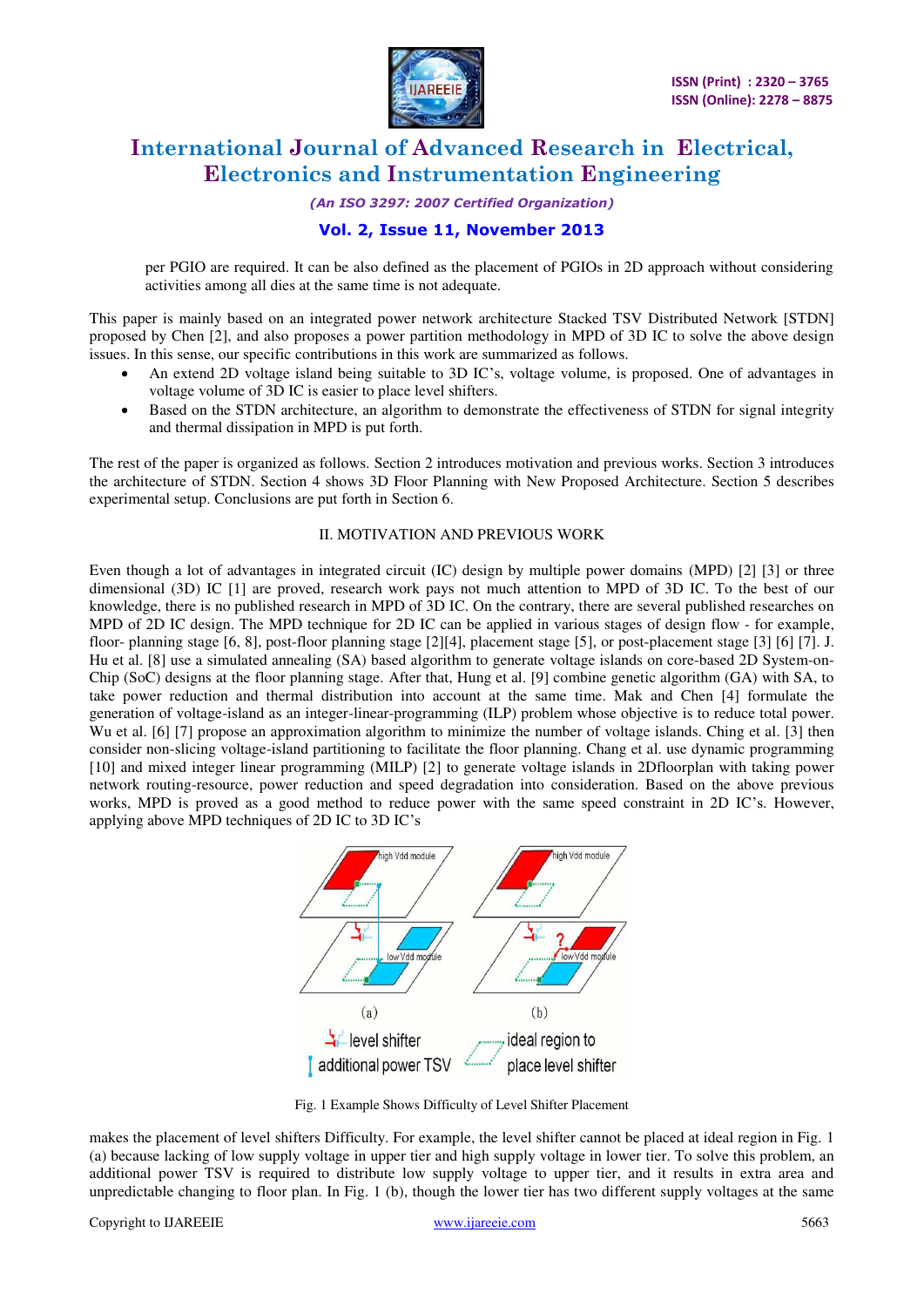

*(An ISO 3297: 2007 Certified Organization)* 

# **Vol. 2, Issue 11, November 2013**

time, we cannot precisely estimate the extra required power network routing resources of additional power mesh to transmit high supply voltage to ideal region. In this paper, we extend MPD to 3D IC design flow at floor planning stage. Unlike methodologies described above, we propose MILP-based algorithm in MPD of 3D IC. With considering impacts of TSV and characteristics of 3D IC, the proposed algorithm minimizes power and meets timing constraint at the same time. The vertical thermal dissipation is formulated in objective function to alleviate heat accumulation at tiers whose capability of thermal dissipation is poor. Based on the Ph.D. dissertation of Chen [10], even though a lot of researches on 3D IC, only two papers [7] [8] have discussed the design of power network in 3D IC. In [4], regular power distributed network (PDN) is constructed by top two layers of metal. As well, the fixed number of TSVs and fixed-pitch power mesh are used. In contrast, a co-synthesis of PDN and floor plan, which develops PDN and floor plan concurrently, in 3D IC's, is proposed by [5]. In [5], both uniform and non-uniform PDN are constructed. In uniform PDN, there is only one PDN pitch for all tiers. In non-uniform PDN, each tier has its own optimal pitch without taking other tiers into account. The disadvantage of regular power distributed network [4] and uniform power distributed network [5] is that it cannot provide an optimal PDN pitch for a design which consists of active module with small area and inactive module with large area. For small and active module, a small PDN pitch is preferred; however, a large PDN pitch is preferred for large and inactive module. Non-uniform power distributed network proposed in [5] seems to be a better solution. Unfortunately, because pitch sizes among tiers are not considered, only limited number of TSVs can be placed to connect power networks among different tiers. For example, let the pitch of tier-1 be 157um and the pitch of tier-2 be 117um. Because TSV has to be placed at the common pitch location between tiers, the pitch for TSV between tier-1 and tier-2 will be 18369um. Inadequate interconnections (power TSVs) among power distributed network in different tiers will result in (1) more electron-migration issues, (2) more IR drop and (3) less efficiency in thermal dissipation. It is essential to bear in mind that thermal, signal integrity and reliability of 3D IC configurations are equally important. Algorithms looking into these issues have to consider the simultaneous interplay of all stacked tiers. In addition, because of low resistance, large capacitance, high current delivery and good thermal conductivity in the stacked-TSV, a well structure of PDN and stacked-TSV is a good candidate to solve the above design issues in 3D IC. Hence, to tackle the above issues, a novel integrated architecture of stacked-TSV and its corresponding power distributed network (STDN- Stacked TSV Distributed Network) [10] are applied. The STDN serves multiple roles to minimize IR drop, temperature and power noise. As well, it helps power delivery efficiency. Furthermore, a MILPbased construction of voltage volume is proposed to create MPD in 3D IC to reduce power and to meet timing constraint at the same time.

#### III. NEW ARCHITECTURE OF STACKED-TSV AND DISTRIBUTED NETWORK

In this section, we introduce basic characteristics of the STDN (Stacked-TSV Distributed Network) [10] and compare it with other works [5] [10]. The description of STDN architecture is borrowed from PhD dissertation of Chen [10]. Structure of Stacked-TSV is as shown in Fig. 2 which illustrates the profile of stacked-TSV. The basic characteristics of the stacked-TSV are described as follows.

- TSV goes through silicon and stops on metal-1 (M1). M1 uses stacked via-array to connect top metal.
- Connection of tier-1 to package by RDL directly uses flip-chip method. Tier-1 to tier-2 is connected back-toback by bumping layer which also links TSV of tier-1 to TSV of tier-2.



Copyright to IJAREEIE [www.ijareeie.com](http://www.ijareeie.com/) 5664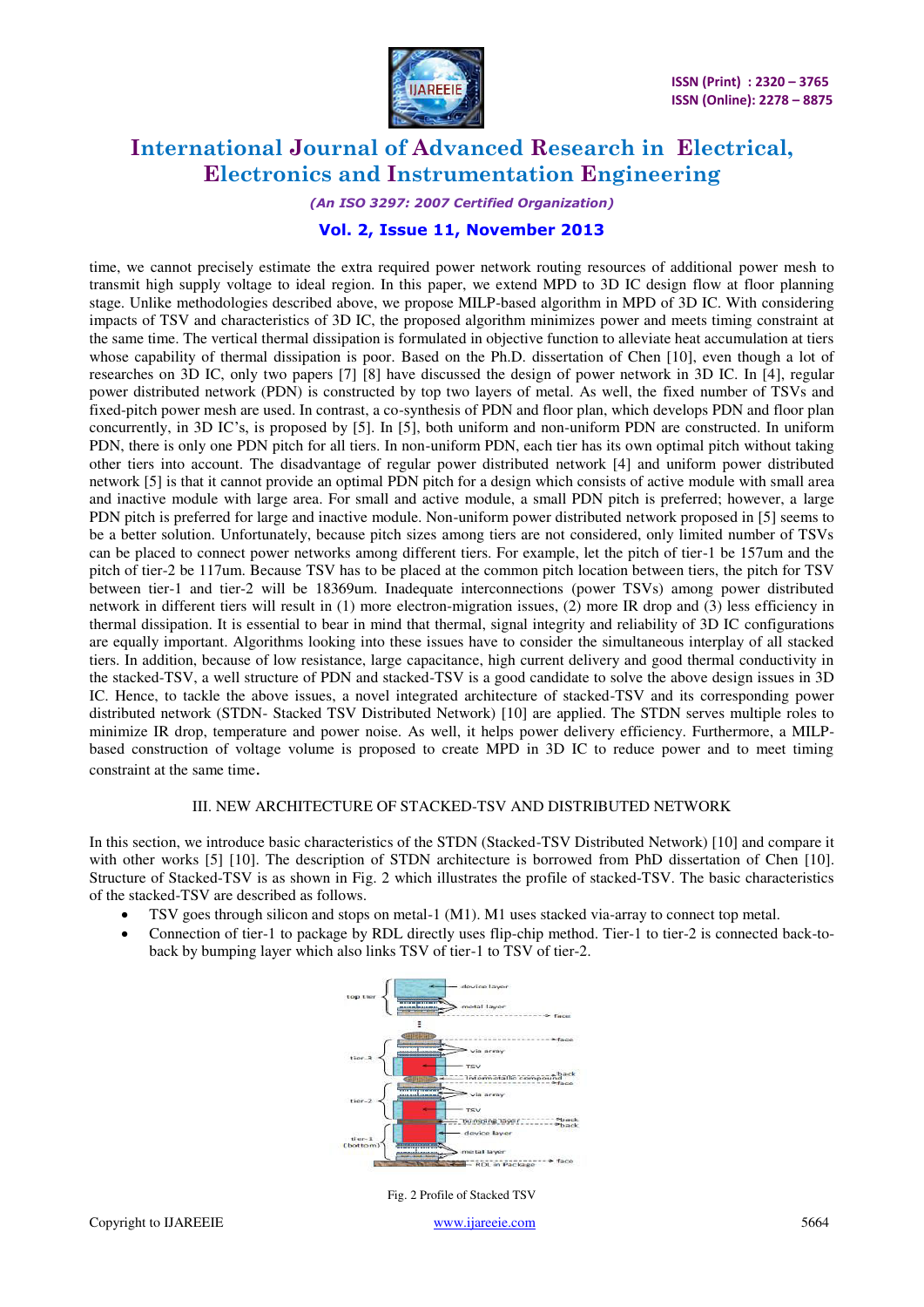

#### *(An ISO 3297: 2007 Certified Organization)*

# **Vol. 2, Issue 11, November 2013**

 Tier-2 to tier-3 are connected face-to-back by inter metallic compound which links top metal of tier-2 to TSV of tier-3. The same interconnection is constructed between tier-3 to tier-4, tier-4 to tier-5, and so on except tier-(n-1) to top tier. 4. Tier-(n-1) to top tier is connected face-to-face by inter metallic compound which links top metal of tier-(n-1) to top metal of top tier. This structure allows that the top tier does not need TSV process. 5. All of power/ground (PG) sources are connected through RDL to PG nodes of tier-1, while the PG nodes in upper tiers are connected to PG sources by TSVs of tier-1. 6. Stacked-TSV has two sizes- 6um and 8um in diameter. 7. Taking 3 tiers as an example. To serve as power TSVs and thermal TSVs, the stacked- TSVs could be connected in two ways: (1) tier-1 to tier-2; (2) tier-1 to tier-2 to tier-3. To serve as DECAP (decoupling capacitor) TSVs, the stacked-TSVs could be connected in three ways: (1) tier-1 to tier-2; (2) tier-1 to tier-2 to tier-3; (3) tier-2 to tier-3.

Next, the basic characteristics of the STDN are described as follows:

- Power network are constructed by top two layers of metals.
- The space between power and ground is half of tier-1's pitch for all tiers.
- The pitch ratio of tier-1: tier-2: tier-3: tier-4 is 1:2:4:4. This is a key property of the power network. With this property, stacked-TSVs connecting power networks in different tiers can be inserted easily. The actual pitch size is determined by module activities, IR drop, thermal dissipation and floor plan during floor planning.
- Stacked-TSVs are placed on cross section optionally.
- STDN uses two metal widths in power network- 8um and 10um. Technically speaking, there is 1um enclosure space of PG mesh to stacked-TSV.
- For the purposes of manufacturing yield, the sizes of all stacked-TSVs in one design are the same.

An example of STDN in 4 tiers is illustrated in Fig. 3. The planar lines in red are power mesh and the planar lines in blue are ground mesh. The vertical bars in red are TSVs connected to power mesh while the vertical bars in blue are TSVs connected to ground mesh.



Fig. 3 Architecture of STDN in 4 Tiers

### A. COMPARISON WITH OTHER POWER DISTRIBUTED NET-WORKS

First of all, stacked-TSV structure is compared with other TSV structures. In [11], the bottom-most tier connects TSVs to solder bump directly and top-most tiers uses top metal to connect top metal of lower tier. The disadvantage of this method is that the area of bottom-most tier is larger than other tiers because the pitch of solder bump is larger than TSV. In this approach, stacked-TSV uses RDL (flip-chip) to connect bottom-most tier. It results in smaller area in bottom-most tier because the pitch of RDL is smaller than the pitch of solder bump. The top-most tier connection approach in [4] is the same as one in [11]. However, the thermal dissipation is more effective in [4] than that in [11] because TSV uses copper and RDL uses aluminium. In [4], the bottom-most tier connection is the same as [11]. However, it needs TSVs in top-most tier while [10]'s and [11]'s do not. Secondly, we compare PDN structure in the STDN to other power distributed networks. In [5], both uniform and non-uniform PDN are constructed. In uniform PDN, there is only one PDN pitch for all tiers. The disadvantage of this method is that it cannot provide an optimal PDN pitch for a design which consists of active module with small area and inactive module with large area. For small and active module, a small PDN pitch is preferred; however, a large PDN pitch is preferred for large and inactive module. As to the STDN, the pitch of lower tier is smaller than the pitch of upper tier. The most active module will be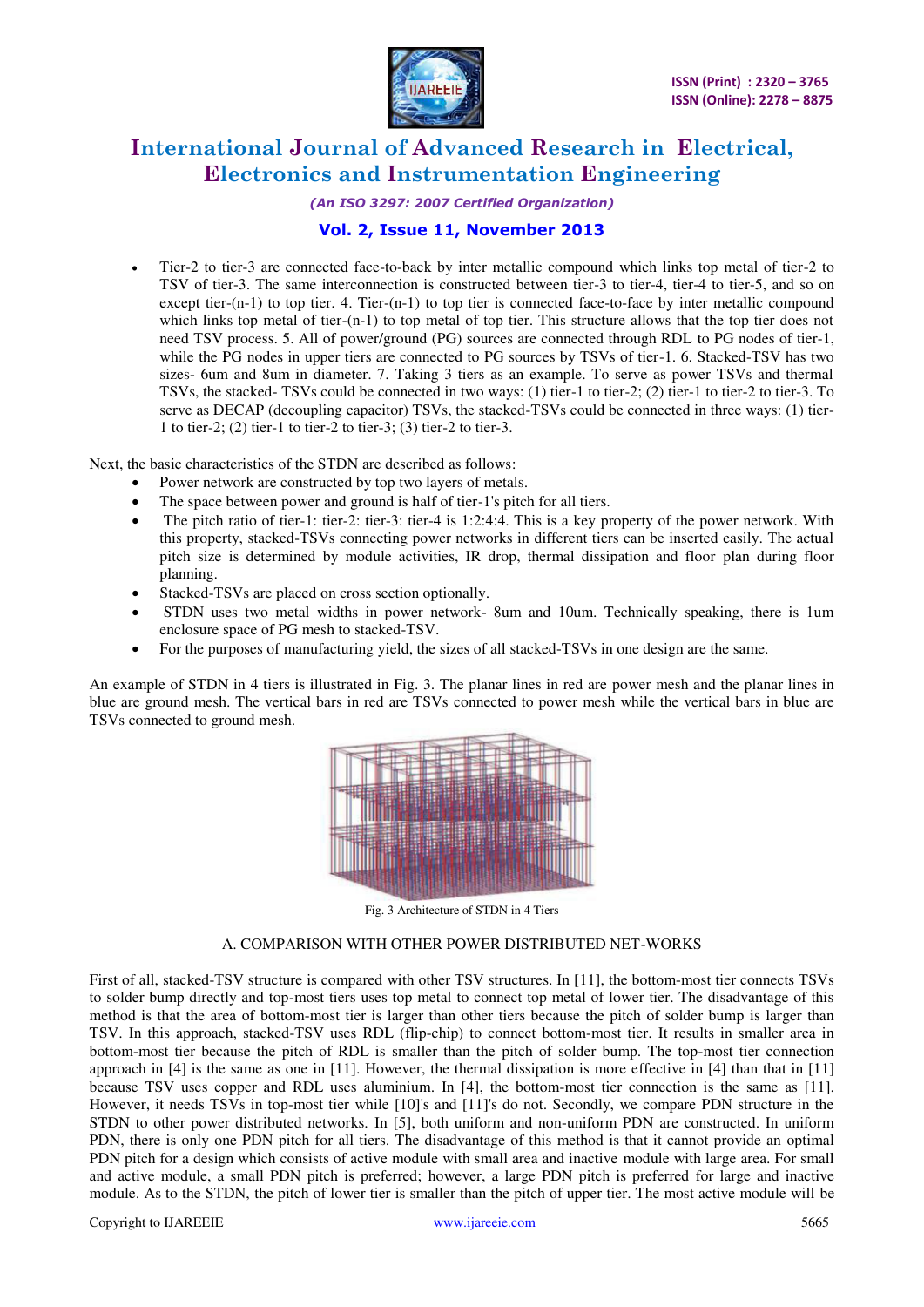

### *(An ISO 3297: 2007 Certified Organization)*

# **Vol. 2, Issue 11, November 2013**

placed at bottom-most tier which is near thermal sink and power sources. On the other hand, in non-uniform PDN, each tier has its own optimal pitch without taking other tiers into account. The disadvantage of this method is that the number of TSVs is unpredictable because TSV has to be placed at the common pitch location between tiers. For example, if the pitch of tier-1 is 157um and the pitch of tier-2 is 117um, the pitch for TSV between tier-1 and tier-2 will be 18369um. If length of chip is smaller than 18369um then there is no TSV between tiers. As regards STDN, it applies regular proportional pitches (i.e., 1:2:4:4) among tiers. The lower tier has more number of power strips in STDN to place active blocks because both power sources and heat spreaders are placed under bottom-most tier. In [4], the structure of PDN and the number of TSVs are predefined. Not only the metal width of PDN is predefined but also the metal pitch of PDN. The disadvantage of this method is that uneven module activities are not taken into account. In STDN, both the metal width and the size of stacked-TSVs are predefined; however, the PDN pitch in STDN is optimized based on module activity, IR drop and thermal dissipation requirements during floor planning.

In summary, the major advantages of the STDN architecture [10] are:

- Based on regular PDN mesh and the ratios of pitches which are given constants among tiers, the number of TSVs in stacked-TSV architecture and the length of PDN are well controlled by PG mesh pitch. Moreover, all of stacked-TSVs are the same size and aligned. It is friendly to process manufacturing for variation control.
- All of current deliveries are uniformly shared by STDN. It helps alleviating the limitation of the number of PGIOs and reducing electron migration impact.
- A key observation in [6] shows both the number of PGIOs and the number of TSVs in each layer being increased (decreased) at the same time according to PDN mesh pitch maximizes the performance in power noise reduction. The STDN architecture meets this requirement.
- Because of well controlled pitch in STDN, thermal wire is able to conduct thermal lateral to the nearest stacked-TSVs for thermal dissipation effectively.
- Because STDN plays dual roles in power network and thermal network, refinement of STDN reduces IR drop and temperature at the same time.

#### IV. 3D FLOOR PLANNING WITH NEW PROPOSED ARCHITECTURE

To demonstrate the effectiveness of multiple power domain (MPD) technique in 3D IC, we develop an algorithm, which co-synthesizes floor plan, the STDN (Stacked-TSV Distributed Network) [10] and voltage volume. As to the proposed algorithm, our objective is to minimize IR drop, to minimize temperature, to reduce power consumption and to meet performance constraint simultaneously. The output includes floor planning result (including module placement and construction of STDN) and the actual size of power distributed network (PDN) pitch under given pitch ratios among tiers.

#### A. PROBLEM FORMULATION

In order to describe problem formulation clearly, multiple power domain (MPD) problem is separated from single power domain (SPD) problem even though those two problems are solved by the same algorithm in a fusion way. *•* Problem of single power domain is defined as follows:

Given a set of current consumption for each module, a net-list of module connectivity in block-level, geometry information of each module (length, width of module, locations of pins, etc.) and the number of tiers for 3D floor plan. Our objective is to floor plan those modules and construct power distributed network by STDN so that IR drop, temperature, area, wire length and the number of signal TSVs are minimized*.*

*•* Problem of multiple power domains is defined as follows:

Given a set of current consumption for each module, a net-list of module connectivity in block-level, geometry information of each module, the number of tiers for 3D floor plan, timing constraints and the number of voltages used. Our objective is to floor plan those modules, construct power distributed network by STDN and assign voltages to modules so that IR drop, temperature, area, wire length, the number of signal TSVs, the number of level shifters, total power consumption are minimized and timing constraints are met.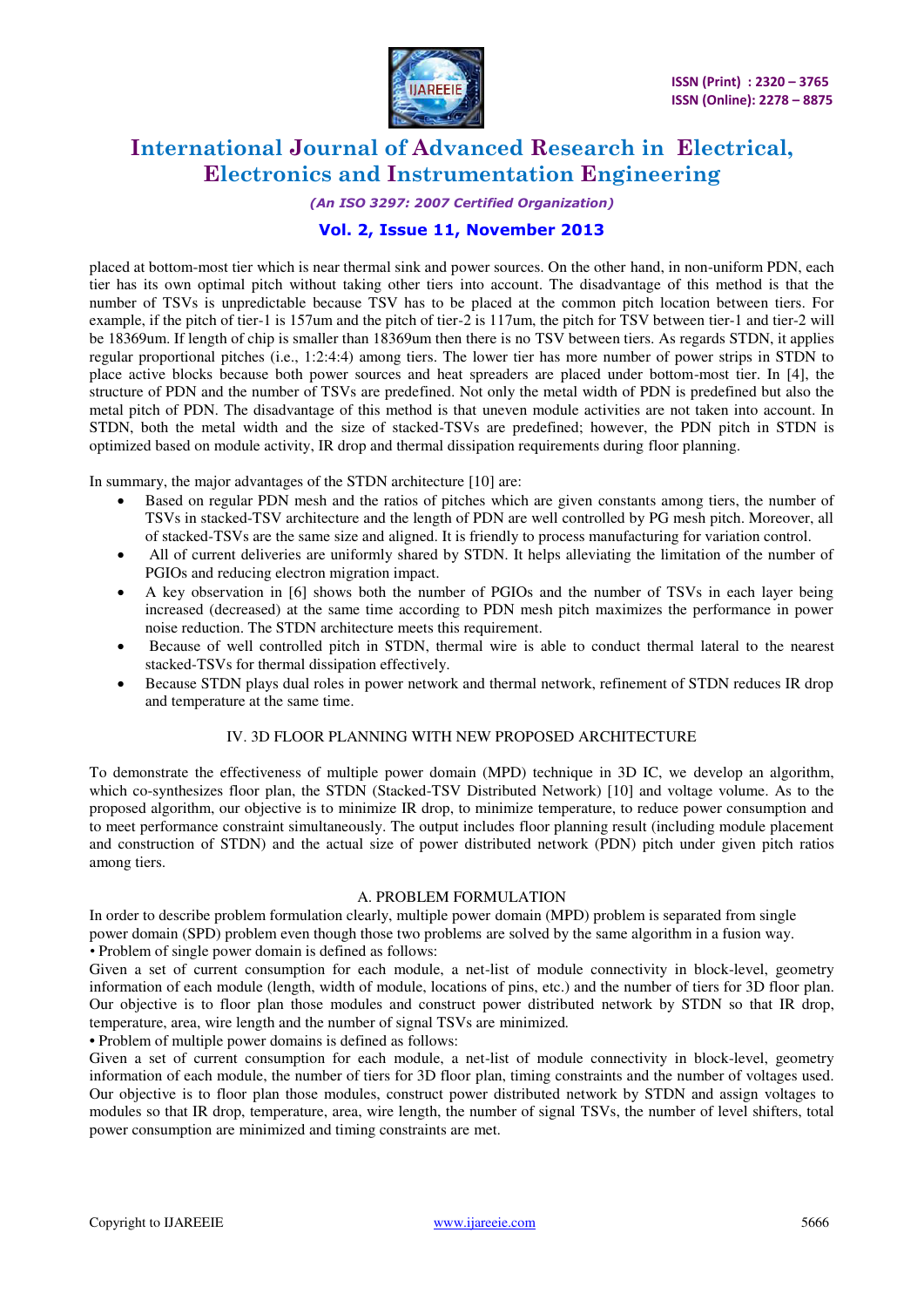

*(An ISO 3297: 2007 Certified Organization)* 

### **Vol. 2, Issue 11, November 2013**

#### B. Voltage Volume

The concept of voltage volume in 3D IC is similar to voltage Island in 2D IC. As is implied by its name, the modules applied the same voltage are placed at the same planar (2D) location among all tiers such that STDN [10] are partitioned to cut power mesh and the corresponding Stacked-TSVs are able to connect to the same voltage. Fig. 4 demonstrates an example of 3D floor plan with voltage volume in multiple power domain of STDN. The modules in the same color are assigned to the same voltage.



Fig. 4 Example of 3D Floor plan in MPD

The lines of the same colour are PDN in the same voltage. In the STDN architecture, ground pins of module are connected to the common ground STDN. So, we only need to partition STDN into different supply voltages. For example, in Fig. 4, two kinds of power voltages and one ground voltage are supplied for tiers. It results in two voltage volumes. In order to avoid large leakage in standard cell, a level shifter is required when signal propagates from low voltage to high voltage. One of key advantages of voltage volume is that level shifters are easily to be placed at any tier. Because each tier is partitioned into voltage volume according to the number of voltages used, each tier has all its required voltage levels. The two power supply voltages of level shifter are able to be connected at the same tier where level shifter is placed. Without the concept of voltage volume, it is very difficult to place level shifters as shown in Fig. 1. An example shown in Fig. 5. Illustrates how voltage volume benefits the placement of level shifters. With the concept of voltage volume, all required voltages are promised to exist near the ideal region of level shifter. In this way, the extra routing resource of power network required for transmitting supply voltage to ideal region is under control.



Fig. 5 Voltage Volume Makes Placement of Level Shifter Easier

#### C. IR DROP MODELLING

STDN [10] builds electrical resistors and capacitors based on distributed network geometry while considering power pins of each module as current sources. Based on master's thesis of Wang [5], we analyse circuit in two approaches such as DC IR drop analysis and Transient IR drop analysis. For DC IR drop analysis, resistance of stacked- TSV, resistance of PDN in STDN and *constant* currents are applied. For power noise analysis (transient IR drop), STDN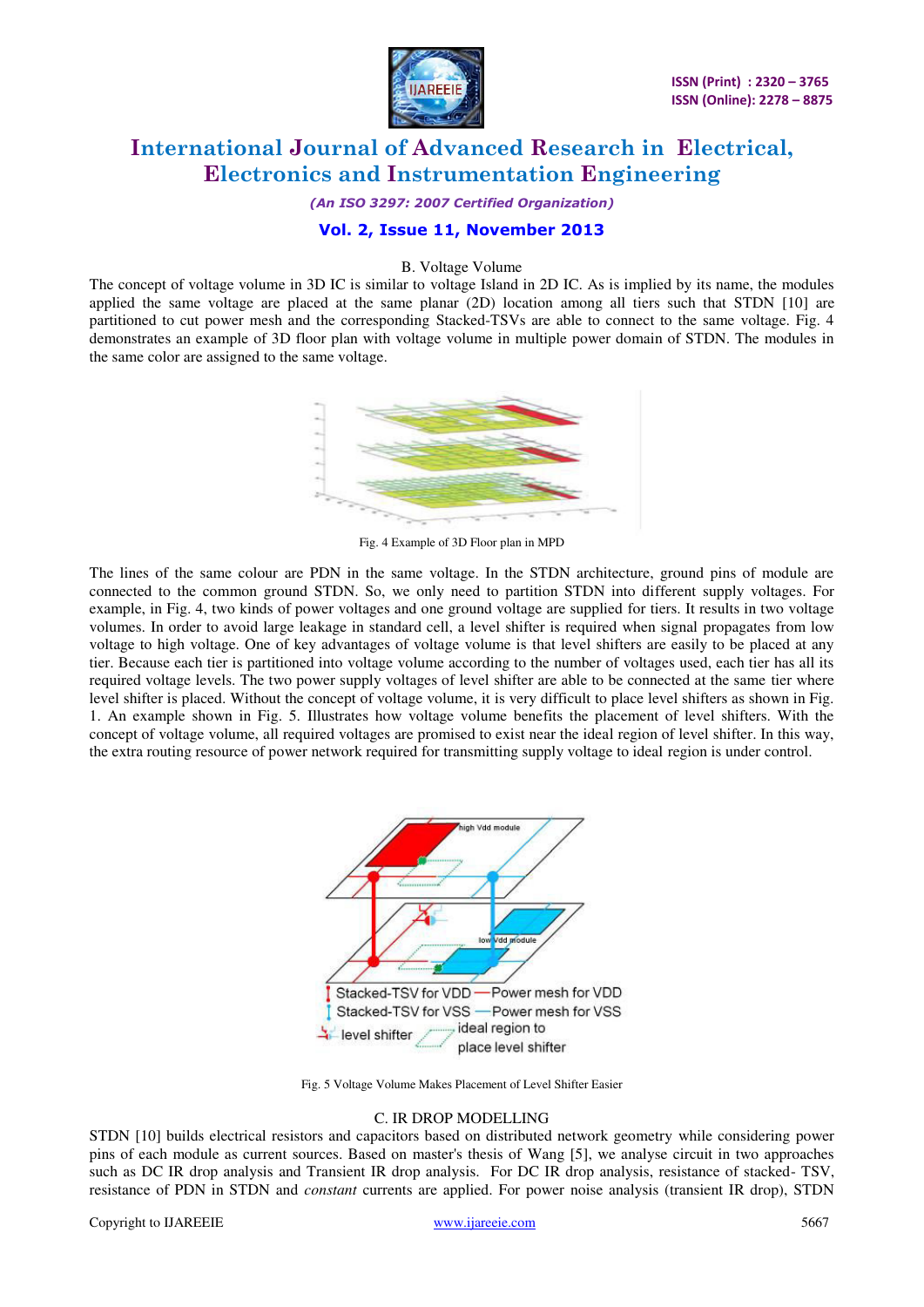

#### *(An ISO 3297: 2007 Certified Organization)*

### **Vol. 2, Issue 11, November 2013**

takes resistance, capacitance and *transient* current stimuli into consideration. In addition to resistors, capacitors and current sources, ideal voltage sources are applied from IO pads through bottom-most tier as power sources. In IR drop modelling, both RDL and package are not taken into account for all simulations (including ours and [5] emulations). In other words, ideal voltage sources are directly connected to passivation opening in flip-chip of bottom-most tier. As to power noise analysis (transient IR drop), the waveform of transient current stimulus is approximated by a triangular waveform to emulate current transitions during voltage transitions of signals. The total charge of transient current waveform is equal to total charge of DC (constant) current waveform. This relationship is formulated as given in Equation. (1).

$$
\int_{0}^{T} I(t). dt = I constant. T \qquad (1)
$$

Where, I (t) is transient current stimuli, *I*<sub>constant</sub> is constant current and T is simulation time. After 3D floor plan and STDN construction is done, a SPICE simulation run deck and SPICE net-list are generated. Then HSPICE simulator [7] is invoked to simulate run deck and to output IR drop measurement data.

#### D. THERMAL MODELLING

STDN [11] builds an equivalent thermal circuit through thermal-electrical analogy. By steady-state equations of thermal network, thermal resistors are connected between spatially adjacent nodes. Moreover, thermal current sources are mapped to power sources. Assumed that the power consumption of each module is distributed evenly, power consumption of each thermal grid is calculated by counting the overlapping area among grid and modules. For example, total power consumptions of module  $m_i$  and  $m_j$  are  $p_i$ ,  $p_j$  respectively. If each of them with half area inside the thermal grid TG<sub>k</sub> then power consumption in grid TG<sub>k</sub>, is  $\frac{1}{2}$  $\frac{1}{2}$  \* Pi + $\frac{1}{2}$  $\frac{1}{2} * Pj$ . The voltages at the nodes in this equivalent thermal circuit are computed by solving equations of equivalent thermal network. These voltages yield the temperatures at those nodes. The ground node of the circuit corresponds to a constant temperature node; this is typically the ambient temperature. In this thermal modelling of STDN, grid-based method is applied for thermal simulations and analysis. 20 *×* 20 grids are used in thermal network laterally. Based on the above approach, all thermal resistors, voltage sources for ambient temperature, current sources for power consumptions are generated into SPICE run deck and net-list. As does IR drop simulation, HSPICE simulator is applied to simulate and to output temperature measurement data.

#### E. SIMULATED ANNEALING BASED FLOOR PLANNING ALGORITHM

In order to trade off many design factors in 3D floor plan at the same time, nondeterministic algorithm, simulated annealing (SA), is used in our algorithm as shown in Fig. 6.



Fig. 6 Proposed Voltage-Volume-Aware Algorithm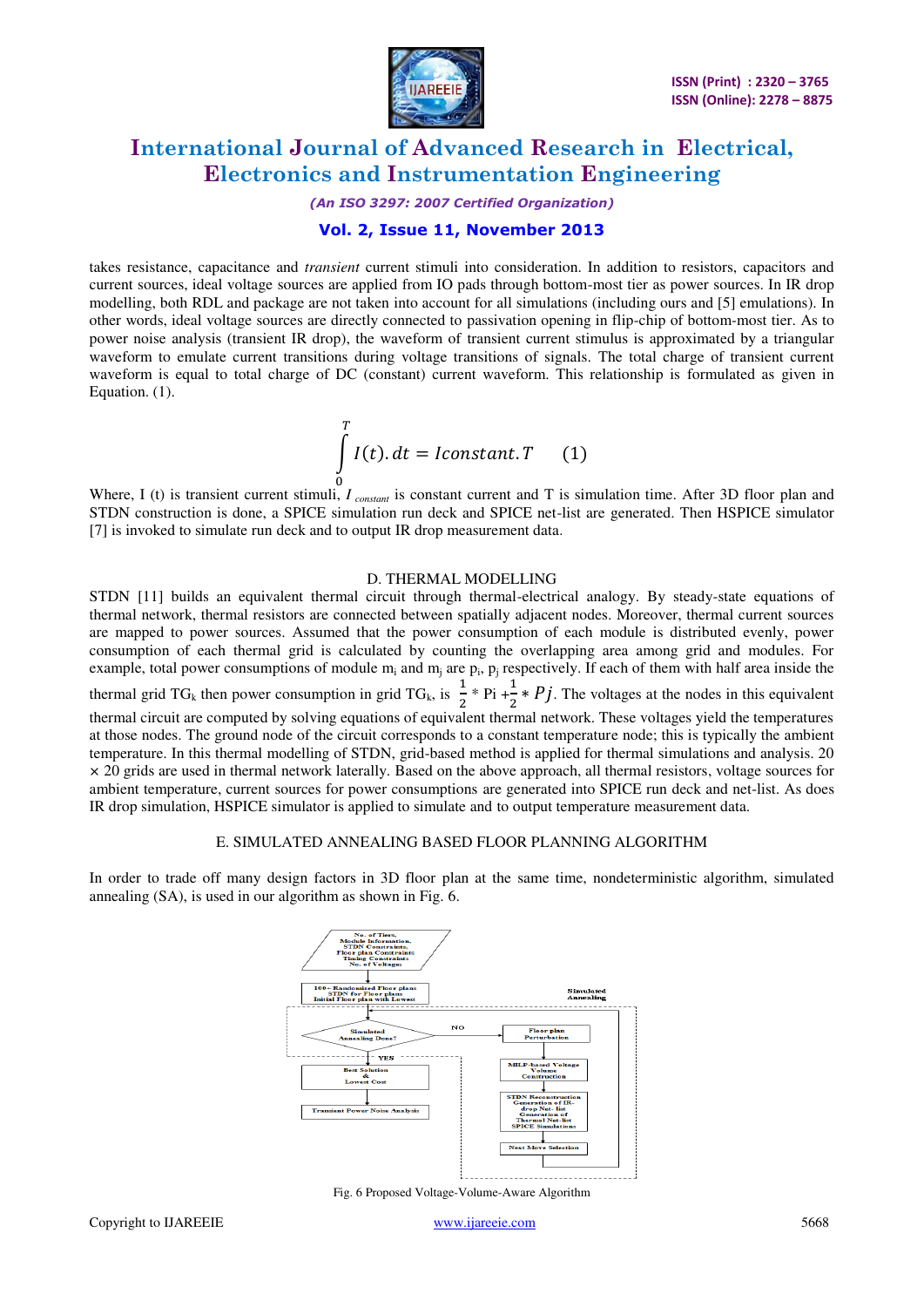

#### *(An ISO 3297: 2007 Certified Organization)*

### **Vol. 2, Issue 11, November 2013**

 In addition, 3D B-tree structure is applied in our algorithm as a floor plan representation [5]. First, the number of tiers in 3D floor plan, module information (power consumption, net list, width, length, pins, etc.), the size of stacked-TSV, and the width of PDN in STDN, range of PDN pitch, IR drop and EM limitations are fed into flow. Furthermore, if 3Dfloor plan is constructed in multiple power domains (MPD) the timing constraints and the number of voltages applied in MPD are also fed into flow. Second, hundreds of 3D floor plan of the selected benchmark is randomly generated and the corresponding STDN structures are constructed accordingly. Based on our cost function, the best floor plan with the corresponding lowest cost is found among those hundreds of random floor plans as an initial solution. In single power domain (SPD), the cost factors in cost function include maximum IR drop, maximum temperature, and maximum temperature gradient, maximum area variation, footprint area, the number of stacked-TSVS in STDN, the number of TSVs for signals, total wire length of signals, total wire length of STDN and white space. White space is defined as area not used by module in core area (it might be used by power strips in STDN and stacked-TSVs outside of modules). In multiple power domain (MPD), besides the cost factors defined in single power domain, the cost factors in cost function include the number of level shifters, area of level shifters and product of power and delay. Third, simulated annealing (SA), a non-deterministic algorithm, is applied as a main body of our algorithm to find lowest cost solution. Fourth, the perturbation of the current floor plan and STDN is created. The perturbation consists of inter-tier movement, inter tier swapping, intra-tier movement, intra-tier swapping, intra-tier rotation and pitch refinement. Fifth, if 3D floor plan is MPD, *voltage volume* (i.e., voltage domain partition) is constructed. Then Integer Linear Programming (ILP) is applied for voltage assignment [8]. Sixth, the SPICE run decks and net-lists (both DC and transient) are constructed according to 3D floor plan and STDN structure for IR-drop and thermal simulations. Seventh, SA selection method is used with HSPICE simulation results. Finally, when the simulated annealing process terminates, transient power noise (transient IR drop analysis taking both resistance and capacitance into account) is analysed for the generated floor plan and STDN. If transient power noise of node is larger than a predefined threshold (10% VDD in our algorithm), the stacked- TSVs, serving as decoupling capacitors, are added in STDN around nodes which violates power noise threshold.

#### V EXPERIMENT SETUP

Four benchmark examples (AMI33, XEROX, APTE and AMI49) selected from MCNC benchmarks are used in our new architecture for 3D floor plan experiments. The number of tiers varies from 1 to 4 for each benchmark. The CMOS BULK process with copper TSV and metal layers in 90*nm* technology is applied in experiments. As to 3D floor plan in single power domain, 1V typical voltage is applied. As regards 3D floor plan in multiple power domains, three voltages (0.8V, 1.0V, 1.2V) are applied. When the number of tier is one, the flip chip with 2 times STDN pitch is applied to connect power pads. In other words, flip chip pitch is 100um while STDN pitch is 50um. If maximum IR drop and ground bouncing is larger than 15% of VDD, then the metal width of power pin of the module to STDN is redefined to 10*um* (the width is 1*um* by default for power pins of the modules). The key parameters used in experiments are summarized as shown in Table 1, where  $\rho_R$  is resistivity and  $\rho_C$  is capacitance per unit area. Table 2 shows the performance of proposed algorithm using various benchmarks.

| Parameter                         | Value            |  |
|-----------------------------------|------------------|--|
| Max. number of tiers              | $4-6$            |  |
| Thickness of wafer                | 50um             |  |
| Metal width for signals           | 1um, 10um        |  |
| Max. Metal Width                  | 10 <sub>um</sub> |  |
| Diameter of TSV                   | 6um,8um          |  |
| Metal width for STDN              | 8um, 10um        |  |
| Min. pitch of STDN                | 50um             |  |
| $\rho$ R of TSV ( $\Omega$ . um)  | 0.0198           |  |
| $pC$ of TSV (fF/um <sup>2</sup> ) | 4.316            |  |
| Ambient temperature               | $25^0$ C         |  |

Table 1. Key Parameters used in Experiments